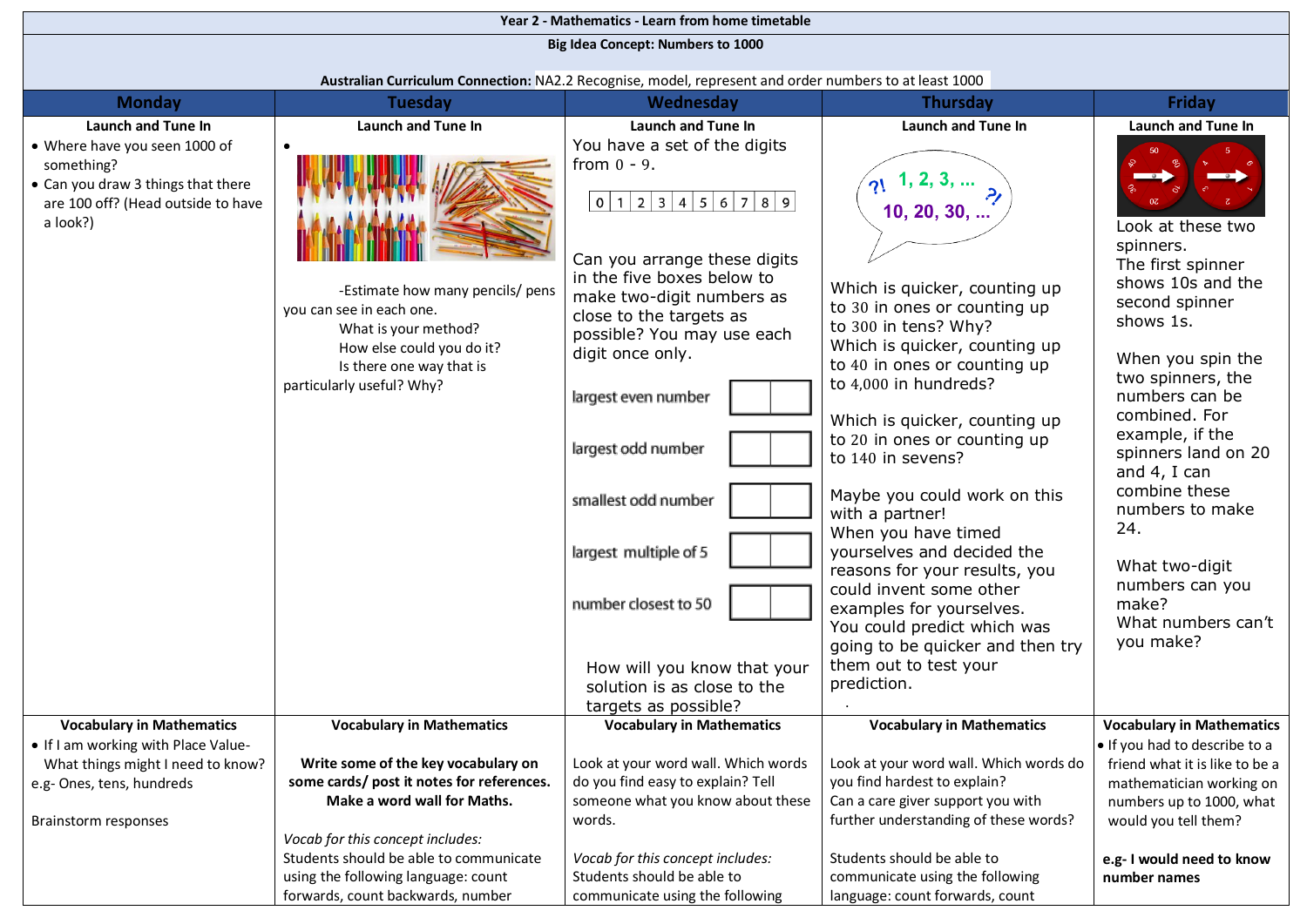|                                                                                                                                                                                                                                                                                                                                                                                                                                                                                                       | before, number after, more than, less<br>than, number line, number chart, digit,<br>zero, ones, groups of ten, tens, groups of<br>one hundred, hundreds, round to.<br>The word 'and' is used when reading a<br>number or writing it in words, eg five<br>hundred 'and' sixty-three. We say the word<br>'and' after hundred.                                                                                                                                                                                                                                                                                                                              | language: count forwards, count<br>backwards, number before, number<br>after, more than, less than, number<br>line, number chart, digit, zero, ones,<br>groups of ten, tens, groups of one<br>hundred, hundreds, round to.<br>The word 'and' is used when reading<br>a number or writing it in<br>words, eg five hundred and sixty-<br>three.                 | backwards, number before, number<br>after, more than, less than, number line,<br>number chart, digit, zero, ones, groups<br>of ten, tens, groups of one<br>hundred, hundreds, round to.<br>The word 'and' is used when reading a<br>number or writing it in words, eg five<br>hundred and sixty-three.                                                      | -I would need to know how<br>to read internal zeros<br>-How would I know<br>numbers before and after?                                                                                                                                                                                                                                                                    |
|-------------------------------------------------------------------------------------------------------------------------------------------------------------------------------------------------------------------------------------------------------------------------------------------------------------------------------------------------------------------------------------------------------------------------------------------------------------------------------------------------------|----------------------------------------------------------------------------------------------------------------------------------------------------------------------------------------------------------------------------------------------------------------------------------------------------------------------------------------------------------------------------------------------------------------------------------------------------------------------------------------------------------------------------------------------------------------------------------------------------------------------------------------------------------|---------------------------------------------------------------------------------------------------------------------------------------------------------------------------------------------------------------------------------------------------------------------------------------------------------------------------------------------------------------|-------------------------------------------------------------------------------------------------------------------------------------------------------------------------------------------------------------------------------------------------------------------------------------------------------------------------------------------------------------|--------------------------------------------------------------------------------------------------------------------------------------------------------------------------------------------------------------------------------------------------------------------------------------------------------------------------------------------------------------------------|
| <b>Conceptual Development</b><br>10 <sup>1</sup><br>23<br>41<br>42<br>43<br>44<br>47<br>49<br>61<br>63<br>69<br>91<br>100 <sub>1</sub><br>92<br>93.<br>94<br>97<br>98<br>99<br>$101\,$<br>102<br>103<br>801<br>110<br>107<br>109<br>$111\,$<br>112<br>113<br>116<br>119<br>Role a dice twice making a 2-digit<br>number.<br>- locate the number on the number<br>chart.<br>- colour it in until you have 3 in a<br>row.<br>How did you identify where the<br>number would be located on the<br>board? | <b>Conceptual Development</b><br><b>Number Models</b><br><b>ANGLES</b> THOUSANDS<br>$\overline{a}$<br><b>HUNDREDS</b><br><b>TENS</b><br>$\begin{picture}(180,10) \put(0,0){\line(1,0){10}} \put(10,0){\line(1,0){10}} \put(10,0){\line(1,0){10}} \put(10,0){\line(1,0){10}} \put(10,0){\line(1,0){10}} \put(10,0){\line(1,0){10}} \put(10,0){\line(1,0){10}} \put(10,0){\line(1,0){10}} \put(10,0){\line(1,0){10}} \put(10,0){\line(1,0){10}} \put(10,0){\line(1,0){10}} \put(10,0){\line($<br><b>ONES</b><br>Using the number models of MAB blocks<br>can you draw a representation of the<br>following numbers:<br>$-382$<br>$-624$<br>$-82$<br>$-122$ | <b>Conceptual Development</b><br><b>Number Models</b><br><b>ANGLES</b> THOUSANDS<br><b>HUNDREDS</b><br><b>TENS</b><br><b>ONES</b><br>$\mathbb{Q}(\mathbb{Q})$<br>Using the number models of MAB<br>blocks can you draw a<br>representation of the following<br>numbers:<br>$-382$<br>$-624$<br>$-82$<br>$-122$<br>And can you write these numbers<br>in words | <b>Conceptual Development</b><br>Choose 2 of these numerals to make the<br>smallest two digit number and the<br>largest two digit number you can.<br>8<br>5<br>1<br>Write the two-digit number on a<br>number line:<br><b>Smallest Number</b><br>Largest<br><b>Number</b><br>Draw bundling sticks like the ones in the<br>photograph to show these numbers: | <b>Conceptual Development</b><br>• Draw your answer to this<br>question.<br>Pam is sorting her coloured<br>pencils. She has 34<br>coloured pencils altogether.<br>She groups them in lots of<br>10 and has 4 left over.<br>Can you draw Pam's pencils<br>sorted?<br>What does the 3 mean in<br>34?<br>Circle in your picture where<br>the '3' in '34' is<br>represented. |
| <b>Learning Journal</b><br>• Can you draw 3 things that there<br>are 100 of? (Head outside to<br>have a look?)<br><b>Fluency</b>                                                                                                                                                                                                                                                                                                                                                                      | <b>Learning Journal</b><br>• Draw what comes to mind when you<br>see the number 634<br><b>Fluency</b>                                                                                                                                                                                                                                                                                                                                                                                                                                                                                                                                                    | <b>Learning Journal</b><br>• Using these 3 numbers make the<br>smallest 3 digit number possible.<br>• How do you know?<br>$\bullet$ 3, 6, 0<br><b>Fluency</b>                                                                                                                                                                                                 | <b>Learning Journal</b><br>• Using these 3 numbers make the<br>largest 3 digit number possible.<br>• How do you know?<br>3, 6, 0<br><b>Fluency</b>                                                                                                                                                                                                          | <b>Learning Journal</b><br>Read these 4 numbers:<br>365, 872, 213, 333<br>$\overline{\phantom{a}}$<br>Write them in order<br>$\blacksquare$<br>from smallest to<br>largest.<br>Write down how did<br>$\overline{\phantom{a}}$<br>you know.<br><b>Fluency</b>                                                                                                             |